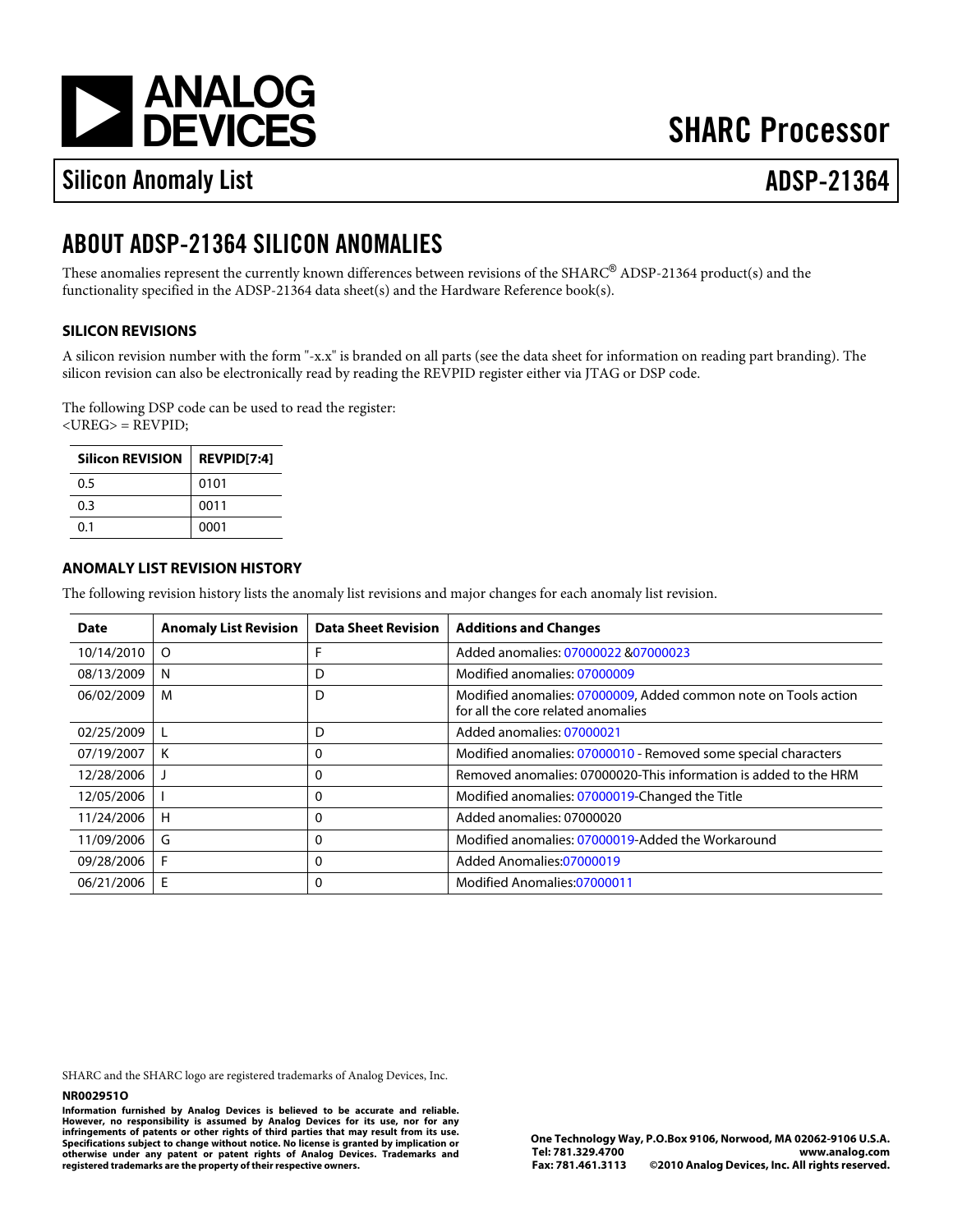## SUMMARY OF SILICON ANOMALIES

The following table provides a summary of ADSP-21364 anomalies and the applicable silicon revision(s) for each anomaly.

<span id="page-1-5"></span><span id="page-1-4"></span><span id="page-1-3"></span><span id="page-1-2"></span><span id="page-1-1"></span><span id="page-1-0"></span>

| No.            | ID       | 0.1<br>Description                                                                                                                                  |              |   | 0.5 |
|----------------|----------|-----------------------------------------------------------------------------------------------------------------------------------------------------|--------------|---|-----|
| 1              | 07000005 | <b>Parallel Port Bus Contention</b>                                                                                                                 |              |   |     |
| 2              | 07000006 | Delayed indirect jumps and calls can fail under specific conditions                                                                                 | x            |   |     |
| 3              | 07000007 | SPDIF Receiver output data order change                                                                                                             | x            | x |     |
| 4              | 07000008 | Instruction Cache needs to be initialized                                                                                                           | x            | x |     |
| 5              | 07000009 | Some Core Stalls not executed properly                                                                                                              | x            | x | x   |
| 6              | 07000010 | Memory write operations can fail under certain conditions while DMA to internal memory is in<br>progress                                            | x            | x | x   |
| $\overline{7}$ | 07000011 | SPI can generate spurious clock for an additional word when used in receive DMA mode at<br>maximum SPICLK frequency                                 | x            | X | x   |
| 8              | 07000019 | Input Shift Register Anomaly in ASRCs (Asynchronous Sample Rate Converters) impacts Daisy-x<br>Chained TDM mode                                     |              | x | x   |
| 9              | 07000021 | Incorrect Popping of stacks possible when exiting IRQx/Timer Interrupts with DB modifiers                                                           | x            | x | x   |
| 10             | 07000022 | Conditional FLAG instructions involving DAG index registers must not be followed immediately<br>by an instruction that uses the same index register | $\mathsf{x}$ | X | x   |
| 11             | 07000023 | Hardware /IRQx interrupts may cause unpredictable behavior under some conditions                                                                    | x            | x | x   |

<span id="page-1-10"></span><span id="page-1-9"></span><span id="page-1-8"></span><span id="page-1-7"></span><span id="page-1-6"></span>Key:  $x =$  anomaly exists in revision

. = Not applicable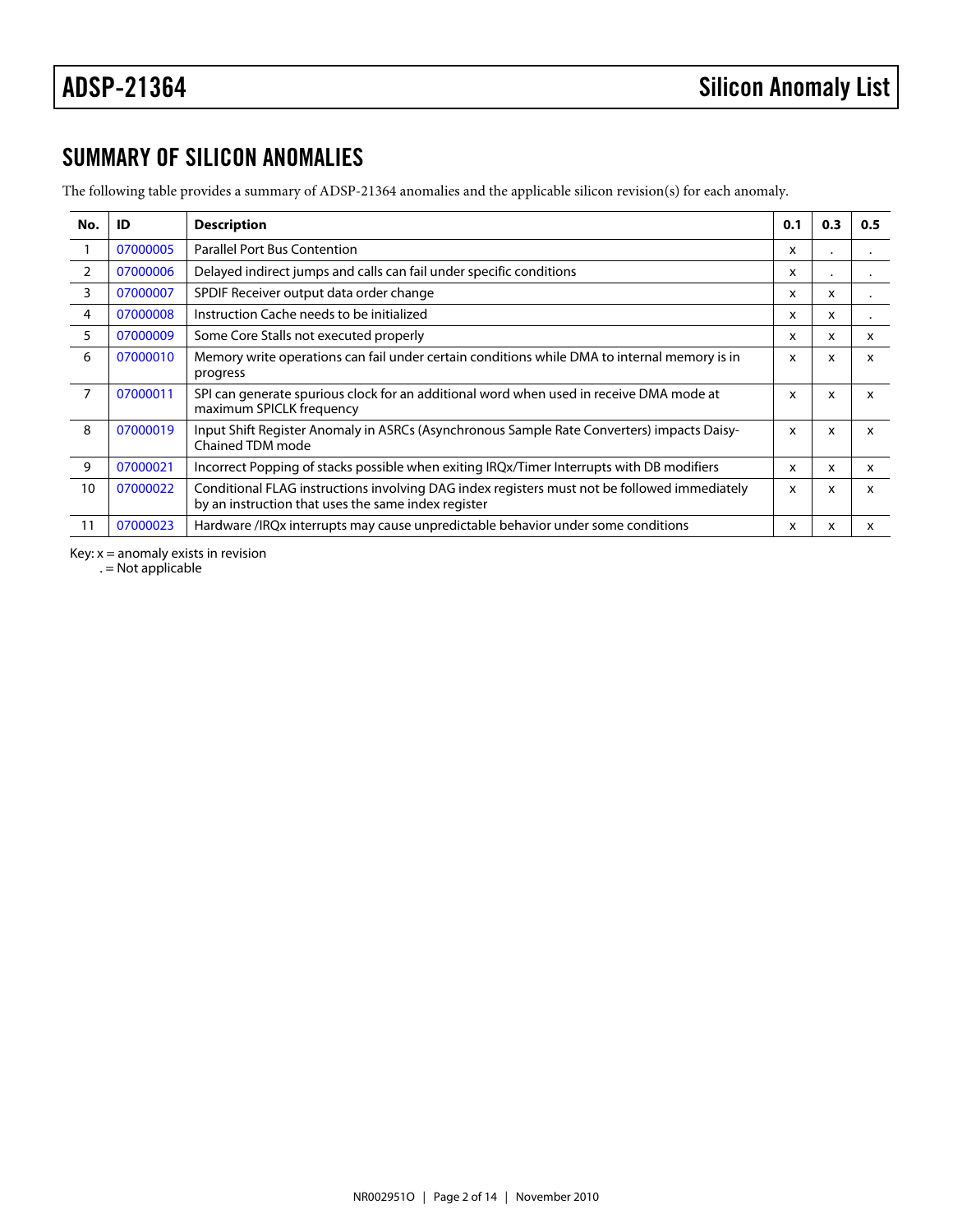## DETAILED LIST OF SILICON ANOMALIES

The following list details all known silicon anomalies for the ADSP-21364 including a description, workaround, and identification of applicable silicon revisions.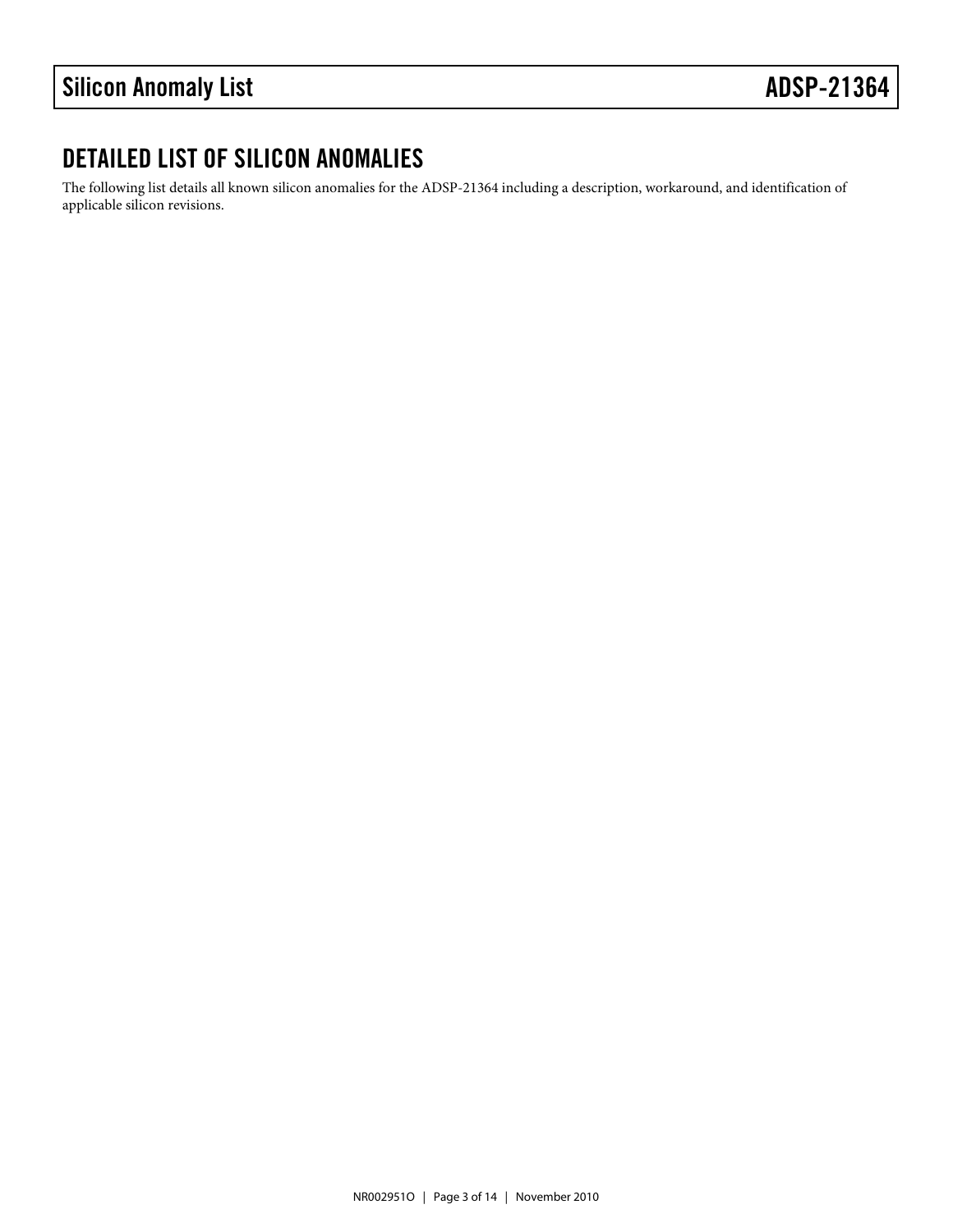### <span id="page-3-0"></span>[1.](#page-1-0) 07000005 - Parallel Port Bus Contention:

### DESCRIPTION:

A bus contention issue has been identified on the ADSP-2136x processor's Parallel Port. When crossing an external memory address page while using DMA-READ transfers, an ALE cycle is inserted to update the upper address bits held by the external latch. When the Parallel Port transitions from a Read-cycle to an ALE cycle, insufficient time was provided to allow the external SRAM or FLASH to tri-state its bus. The bus tri-state from /OE de-assertion timing is typically longer for Flash than for SRAM devices, this necessitates a separate examination for both the SRAM and FLASH cases.

### WORKAROUND:

### a) SRAM CONTENTION :

Hardware based work-around:

A typical 8ns SRAM will require 5-7ns to tri-state from /OE de-assertion. The ADSP-2136x only provides for approximately 4.0 ns; therefore, a 3.0ns contention possibility exists. At this time the recommended work-around is to place series resistors before the SRAM data lines, as shown in the diagram below. This resistor will limit the maximum pin current to about 22mA, while still providing sufficiently fast rise-fall rates to meet timing requirements. Our recommendation is 68-Ohms. This option will operate at full speed and require no software changes.

Memory Read—Parallel Port 8-Bit:

Memory Read—Parallel Port 16-Bit:

b) SRAM CONTENTION: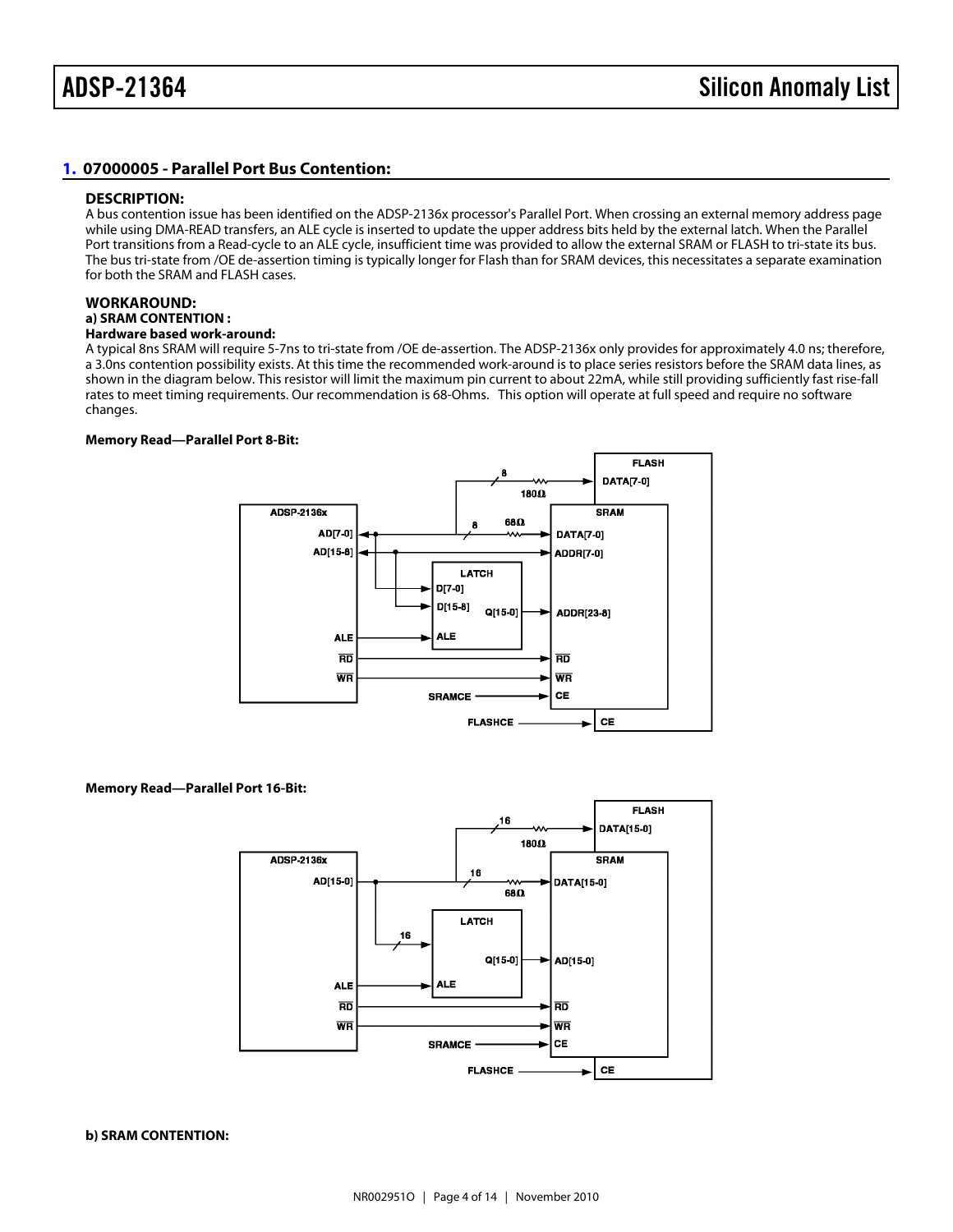### Software based work-around (1):

A Parallel Port hold cycle can be enabled, which will provide an additional 6.5ns for the external device to disable (A bus hold cycle is selected by setting the PPBHC bit in the PPCTL Register). This option will incur an additional 5ns per SRAM transfer, which will lower the overall external bandwidth; otherwise this option will be transparent to software.

### Software based work-around (2):

Structure software to always ensure DMA transfers in a 256 byte (or smaller) external burst (in 8-bit mode), this will avoid an ALE cycle after a read. This option will require software to be written such that external pages will never be crossed by DMA access; however, it will allow full speed operation within a page.

### c) FLASH CONTENTION:

### Hardware based work-around:

A typical FLASH memory has a bus tri-state from OE disable time of 30ns. Bench testing of several FLASH devices revealed that this disable time is typically less than 10ns. However, to ensure safe operation under worst case specifications, the maximum specified FLASH disable must be accommodated. Should the FLASH truly require 30ns to tri-state, it would still be driving the bus during the falling edge of ALE, which strobes the upper addresses into the latch. So unlike the SRAM case above, for FLASH it is also necessary to ensure that valid logic levels are presented to the latch by the AD[15:0] lines during contention. To accomplish this, larger resistors need to be used; our recommendation is 180 Ohms. This resistor value is larger than typically encountered for the purpose of reducing reflections along digital lines; however, since the FLASH is a rather slow device, the rise/fall time delay induced will be commensurately small. To ensure proper operation, the delay incurred by this resistor should be accounted for by adding an additional wait state; simulations with a single FLASH indicate delays of less than 5ns. If these resistor values cannot be accommodated, it is possible to place a tri-state buffer in the data path of the FLASH, as its pass-though delay is relatively insignificant; unfortunately, the turn-off time of such buffers will probably exceed the required 2.5ns, and thus necessitate smaller series resistors between the ADSP-2136x device and the buffer to avoid excessive pad current.

### d) FLASH CONTENTION:

### Software based work-around:

The Parallel Port Bus Hold Cycle is too short to be effective for FLASH. The method of performing DMAs on a 256 byte (or smaller) external bursts (in 8-bit mode) is recommended when making FLASH accesses. Be advised that during parallel port booting, the processor uses 8 bit mode with consecutive DMA reads, and so contention will be present.

APPLIES TO REVISION(S):

0.1

### <span id="page-4-0"></span>07000006 - Delayed indirect jumps and calls can fail under specific conditions:

### DESCRIPTION:

A delayed indirect jump (or indirect call) to block-n doesn't work if it is followed by a dm access to block-n, and a DMA access also happens to block-n and coincides with the dm access.

For example:

 back: jump (m14,i12) (db); // M14 + I12 is in Block 0  $r0=dm(i6,m7);$  //I6 + M7 is to Block 0 & DMA access to Block 0 comes here nop; nop; jump back; nop; nop;

In the example above, the instruction fetch from location M14 + I12 doesn't happen.

Note: These instructions should be in the same memory block as the DM access as well as the DMA access (DMA Data or TCBs). i12, i6, m14, m7 values should be initialized such that the access remains in the same memory block.

### WORKAROUND:

1. Adding a nop after the delayed indirect branch will solve the problem.

2. Move the DMA data (and TCBs if chaining is used) to a different memory block.

Note: This workaround may be built into the development tool chain and/or into the operating system source code. For tool chains and Operating Systems supported by ADI, such as VisualDSP++ and VDK please consult the "Silicon Anomaly Tools Support" help page in the applicable documentation and release notes for details.

APPLIES TO REVISION(S): 0.1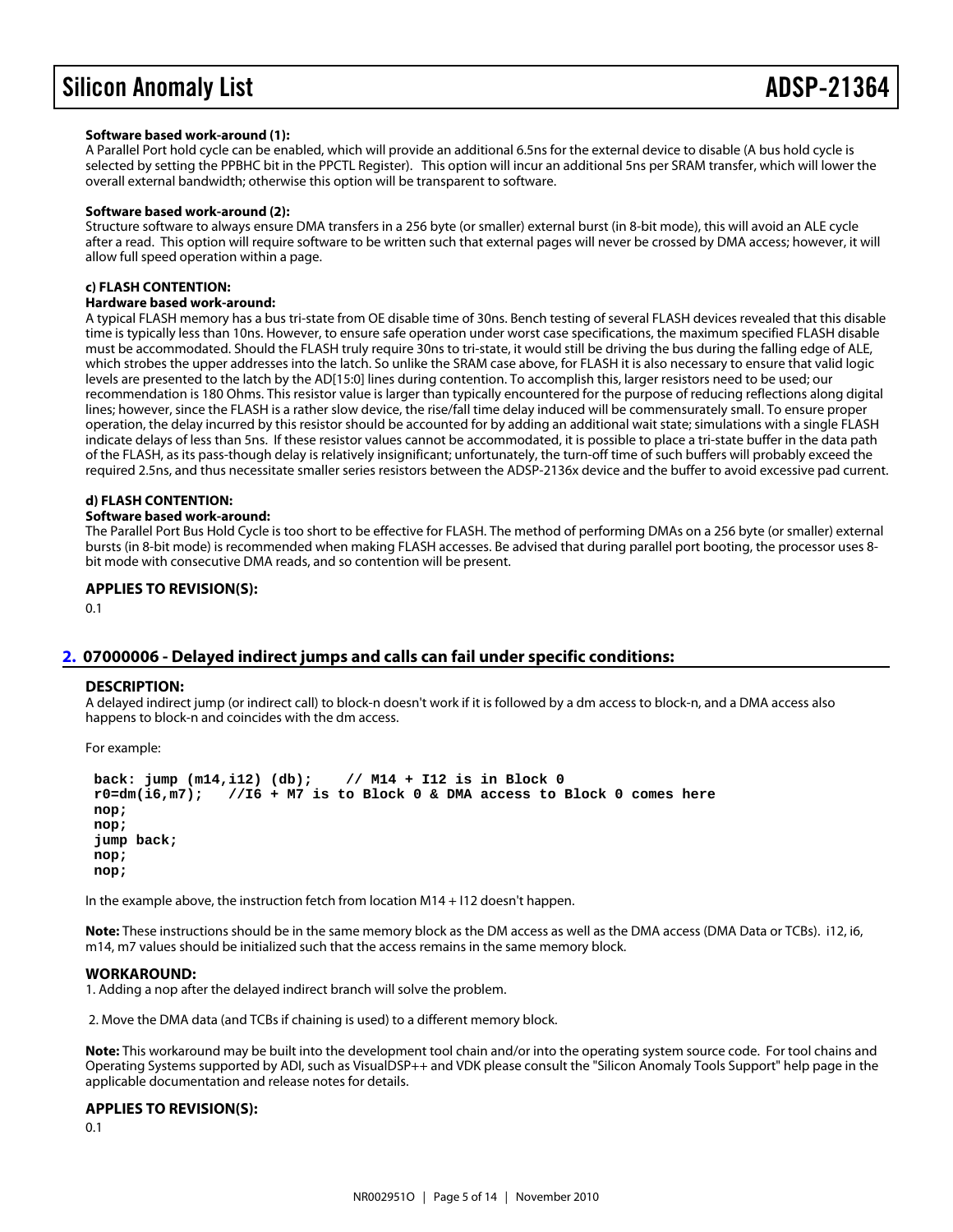### <span id="page-5-0"></span>[3.](#page-1-2) 07000007 - SPDIF Receiver output data order change:

### DESCRIPTION:

The SPDIF Receiver (DIR) sends the Right Channel information before the Left Channel information for all the samples in SPDIF Receiver output. However the output is still compliant with the I2S standard.

 Ln represents the left channel from frame n Rn represents the right channel from frame n

t=0 --------------------------> t=3\*Fs

What the SPDIF RX receives, and should output in I2S format. L0 -> R0 -> L1 -> R1 -> L2 -> R2 -> L3 -> R3 -> ...

Anomalous output:

R0 -> L0 -> R1 -> L1 -> R2 -> L2 -> R3 -> ...

### WORKAROUND:

If the output of the SPDIF receiver is routed via a Serial Port to the processor's internal memory, the data can be manipulated in software to correct the temporal change in order by writing the Left Channel data to memory before the Right Channel data. In applications using the SPDIF receiver to receive encoded data streams such as AC-3 etc, the temporal order of the samples is very important. In order for decoding and stream detect algorithms to function, it is imperative to either implement this workaround, or adjust the algorithm to expect the input data to be in a modified order.

For some applications where the SPDIF stream consists of two channels of PCM audio data, no workaround is necessary. The data is retained in the correct I2S channel, and there is no swapping of the Left and Right channels.

APPLIES TO REVISION(S):

0.1, 0.3

### <span id="page-5-1"></span>[4.](#page-1-3) 07000008 - Instruction Cache needs to be initialized:

### DESCRIPTION:

The instruction cache in the ADSP-2136x processor is not properly initialized upon power-up. As a result of this the first data read (cache hit) from the cache may be incorrect, possibly causing the processor to execute an invalid instruction. This sort of scenario can apply in code that includes PM data accesses within a loop. (In the second iteration of the loop, the PM data access instruction will be read from cache by the program sequencer, and due to this issue the instruction from cache may be invalid.

### WORKAROUND:

The workaround for this issue is to place the code snippet below into the processor's initialization routine. It will force the cache to be initialized properly, and after executing this code snippet the instruction cache will function reliably. It is important to execute this code before the instruction cache is to be relied upon.

 BIT SET MODE2 CADIS; // Disable the cache NOP;  $\frac{1}{2}$  One nop for effect latency READ CACHE 0; // Read cache instruction BIT CLR MODE2 CADIS; // Re-enabling the cache.

Note: This workaround may be built into the development tool chain and/or into the operating system source code. For tool chains and Operating Systems supported by ADI, such as VisualDSP++ and VDK please consult the "Silicon Anomaly Tools Support" help page in the applicable documentation and release notes for details.

APPLIES TO REVISION(S):

0.1, 0.3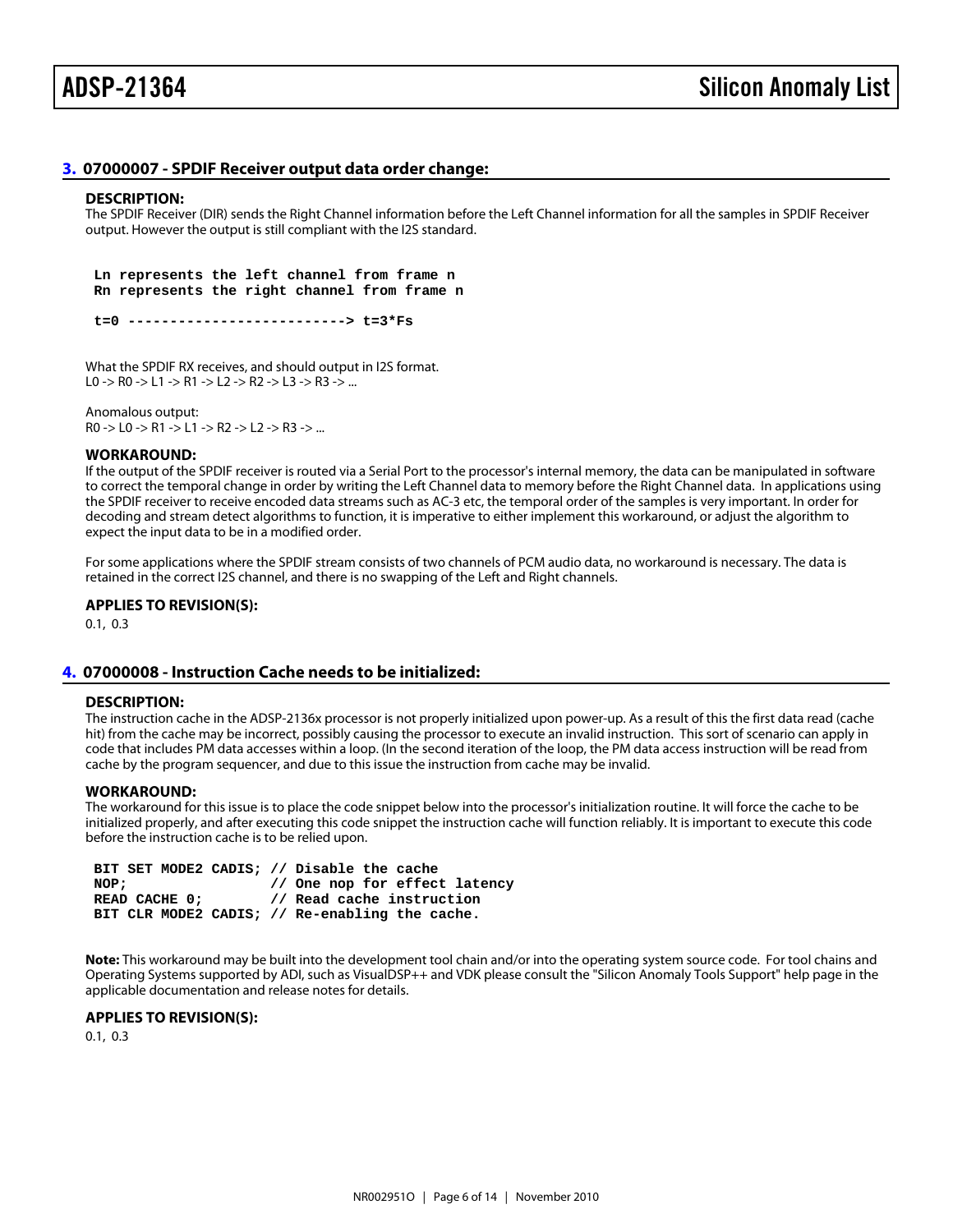### <span id="page-6-0"></span>[5.](#page-1-4) 07000009 - Some Core Stalls not executed properly:

### DESCRIPTION:

Under certain specific conditions outlined below, 3 types of stalls that are normally incurred do not get executed. In certain cases this can cause unexpected code operation.

1.Multiplier stalls:

In normal operation, if both operands in a multiplier instruction are produced by either the multiplier or the ALU in the previous instruction, the pipeline is stalled for 1 cycle.

 $[1]$  F0=F0+F4, F1=F0-F4, R14 = DM(I0,M0);  $[2]$  F4=F0\*F1; <---- this should stall

Anomalous behavior:

If: The memory access in instruction 1 is to a memory-mapped IOP register. -Or-

DMA is simultaneously accessing the same bank as the memory access in instruction 1.

Then: Stall does not occur, and this results in the product in F4 being incorrect.

2.Register writes mode1 / mode2:

In normal operation, a stall cycle is added after any write to MODE1 or MODE2 registers.

-A stall is also added when the content of MODE1 and MODE2 registers are modified through the bit manipulation instruction.

-The value of MODE1 also changes when PUSH STS or POP STS instructions are executed, or when the sequencer branches to or returns from an ISR involving push/pop of status stack (such as any of the hardware interrupts like IRQ and core timer interrupts). In such cases the pipeline is stalled for a cycle.

Example1:

 [1] MODE1= DM(I0,M0); /\*Enable bit reverse addressing for I8 \*/  $[2]$  PM(I8,M8)=R14; /\* stalls for a cycle but unaffected by mode setting \*/ [3] PM(I8,M8)=R14; /\* performs bit reversed mode of addressing \*/ [4] …

Example2:

[1] MODE1= DM(I0,M0); /\*Enable bit reverse addressing for I8 \*/

 $[2]$  r0 = r1 + r2; /\* stalls for a cycle \*/

[3] PM(I8,M8)=R14; /\* performs bit reversed mode of addressing \*/

[4] …

Anomalous behavior:

If: The memory access in instruction 1 is to a memory-mapped IOP register.

-Or-

DMA is simultaneously accessing the same bank as the memory access in instruction 1.

Then: Stall does not occur, and this results in instruction 3 not being affected by the mode change.

3.PCSTK load & RTS/RTI combination:

When PCSTK is loaded, and an RTS/RTI is executed immediately afterward, there is a stall as the return waits for a writeback of PCSTK before the return.

 Example1:  $[1]$  PCSTK = DM( $[0, M0)$ ; [2] RTS;

 Example2:  $[1]$  PCSTK = DM(I0,M0); [2] RTI;

Anomalous behavior: If: The memory access in instruction 1 is to a memory-mapped IOP register. -Or-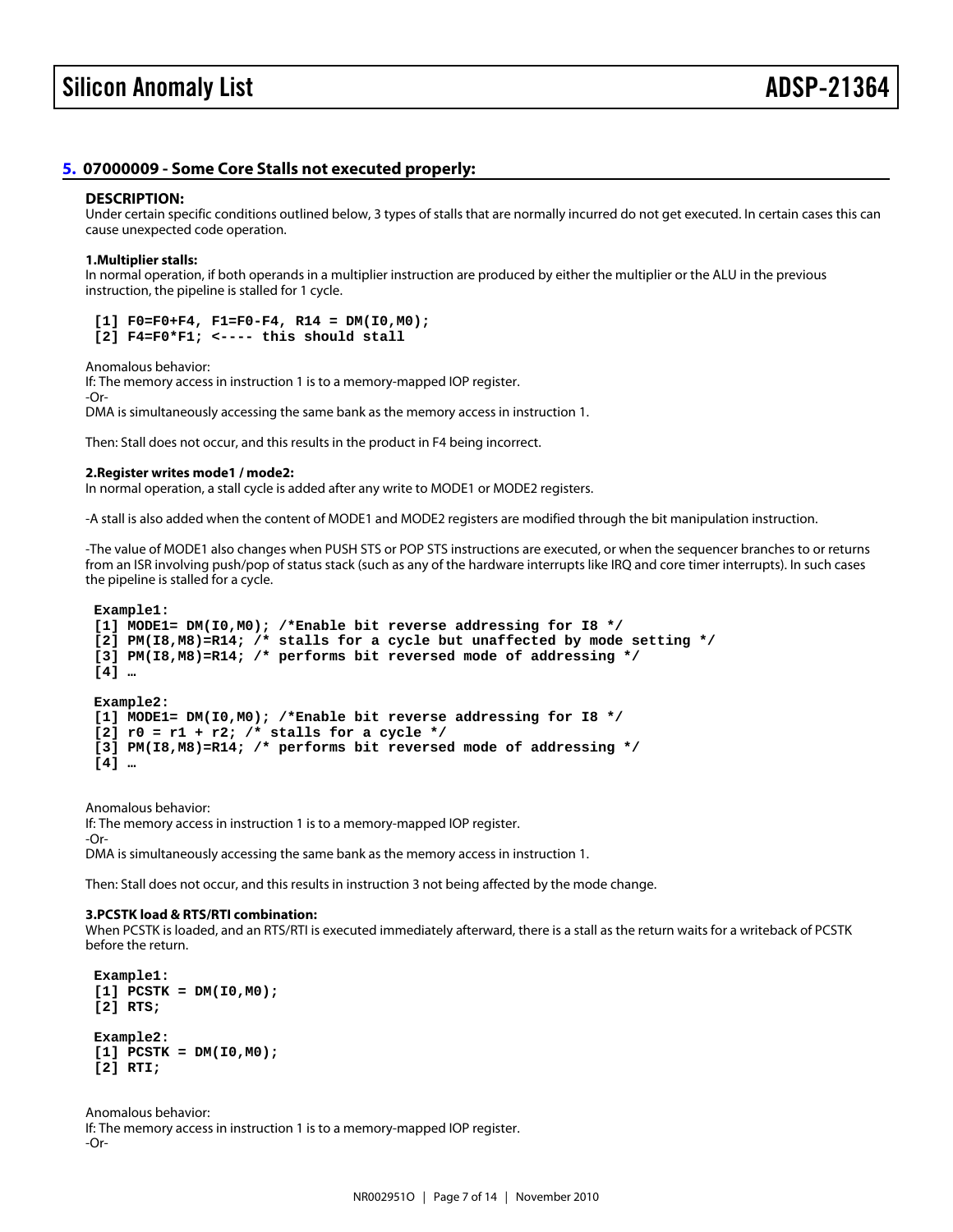DMA is simultaneously accessing the same bank as the memory access in instruction 1.

Then: Stall does not occur, and this results in the RTS/RTI vectoring to some unknown location instead of the value from PCSTK.

**Note:** Multiplier stalls case is fixed for the 0.4 and 0.5 revision of the silicon.

### **WORKAROUND:**

For cases 1 and 3, add a nop between instructions 1 and 2. For case 2 add a nop between instructions 2 and 3.

**Note:** This workaround may be built into the development tool chain and/or into the operating system source code. For tool chains and Operating Systems supported by ADI, such as VisualDSP++ and VDK please consult the "Silicon Anomaly Tools Support" help page in the applicable documentation and release notes for details.

### **APPLIES TO REVISION(S):**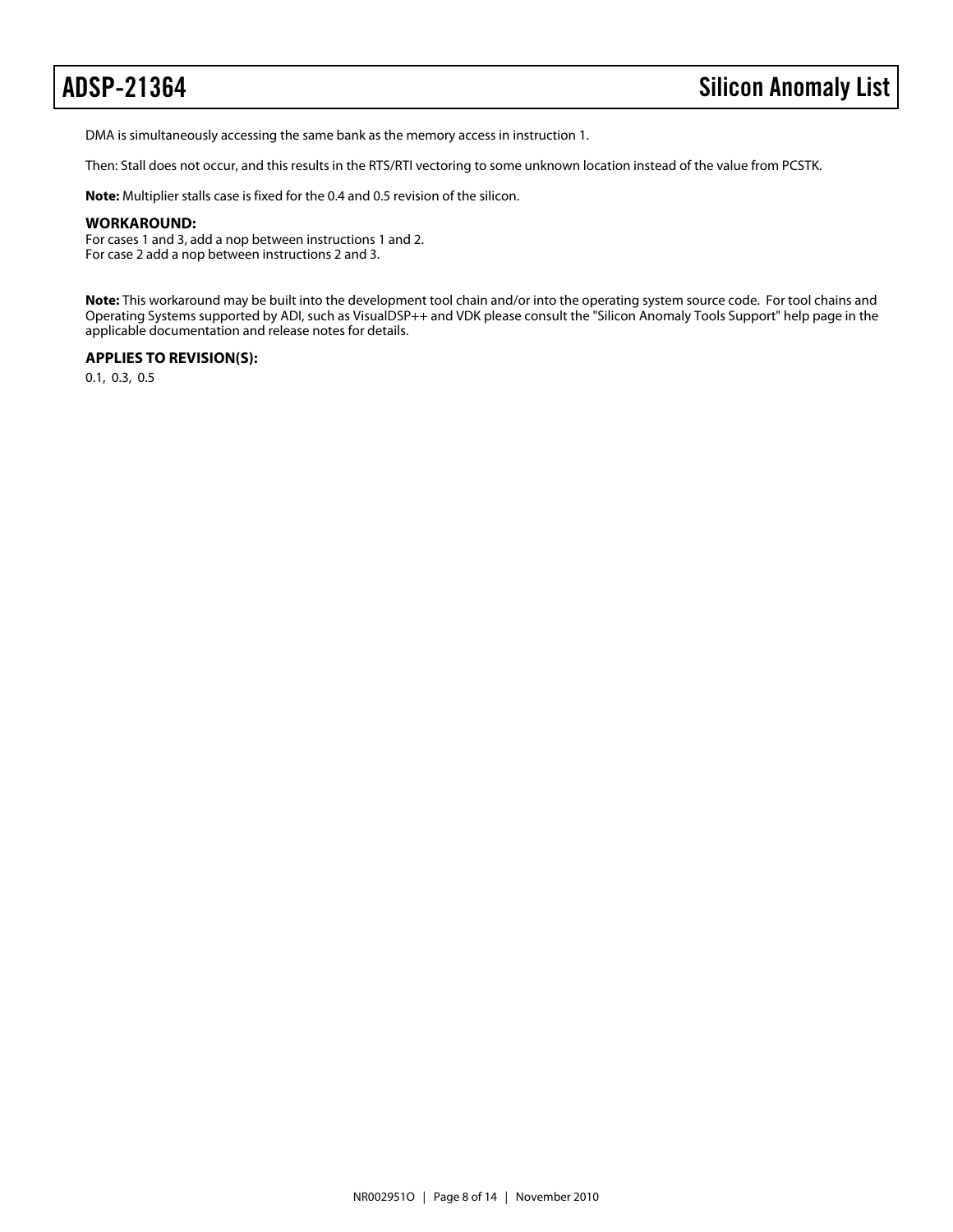### <span id="page-8-0"></span>[6.](#page-1-5) 07000010 - Memory write operations can fail under certain conditions while DMA to internal memory is in progress:

### DESCRIPTION:

If an instruction modifies a register and the same register is the source to a memory write, and a DMA happens to same block as the memory write in the next cycle, under the following conditions, the modified value of the register is written to memory instead of the old one.

Examples of instructions that modify a register and the same register are written to memory are:

1.  $R0 = R1-R2$ ,  $DM(10, MO) = R0$ ; // The memory access can be either DM/PM 2. DM( $10, M0$ ) = R0, R0 = PM( $18, M8$ );

The conditions under which we see the issue are: 1. The failing instruction is the first instruction in a 1,2, or 4 instructions long loop.

Example:

lcntr =  $8$ , do (pc, 1) until lce;  $DM(10,MO) = RO$ ,  $RO = PM(18,MB)$ ; //and DMA occurs in next cycle. // The new value of R0 (fetched through PM) is written into DM memory lcntr=0x7, do ST2\_IN\_BFLY\_T2 until lce; //2 instr long loop f4=f2+f4, dm(i3,m6)=r0, r0=pm(i11,m11); ST2\_IN\_BFLY\_T2: f4=pass f2, dm(i4,m6)=r4, r2=pm(i11,m11);

2. When the compute of the failing instruction generates both the operands of multiplier in the next instruction Example:

 $F0=F0+F4$ ,  $F1=F0-F4$ ,  $DM(10,MO) = R1$ ; // and  $DMA$  occurs in next cycle. // The new value of R1 (output of compute) is written into DM memory  $F4 = F0*F1;$ 

3. When the failing instruction is followed by a conditional branch and any of the following two happens a. A compute in the failing instruction affects the condition of the branch Example:

 $F0=F0+F4$ ,  $PM(110, M10) = R0$ ; // and DMA occurs in next cycle. //The new value of R0 (output of compute) is written into PM memory IF EQ JUMP(PC,0x12);

b. A compute in the instruction preceding the failing instruction affects the condition of branch Example:

 F0=F0+F4;  $DM(10, M0) = RO$ ,  $RO = PM(18, M8)$ ; // and DMA occurs in next cycle. //The new value of R0 (fetched through PM) is written into DM memory IF EQ JUMP(PC,0x12);

4. When the failing instruction contains a floating point multiplication and is followed by compute operation involving any fixed point operand register executing in ALU or shifter.

Example:

 $F0 = F0*F4$ , DM( $10, MO$ ) = R0; F5=FLOAT R1; //The new value of R0 (output of multiply) is written into PM memory

WORKAROUND: Move DMA to another block of memory OR, 1. For case1, unroll the loop to make the loop length more than 4.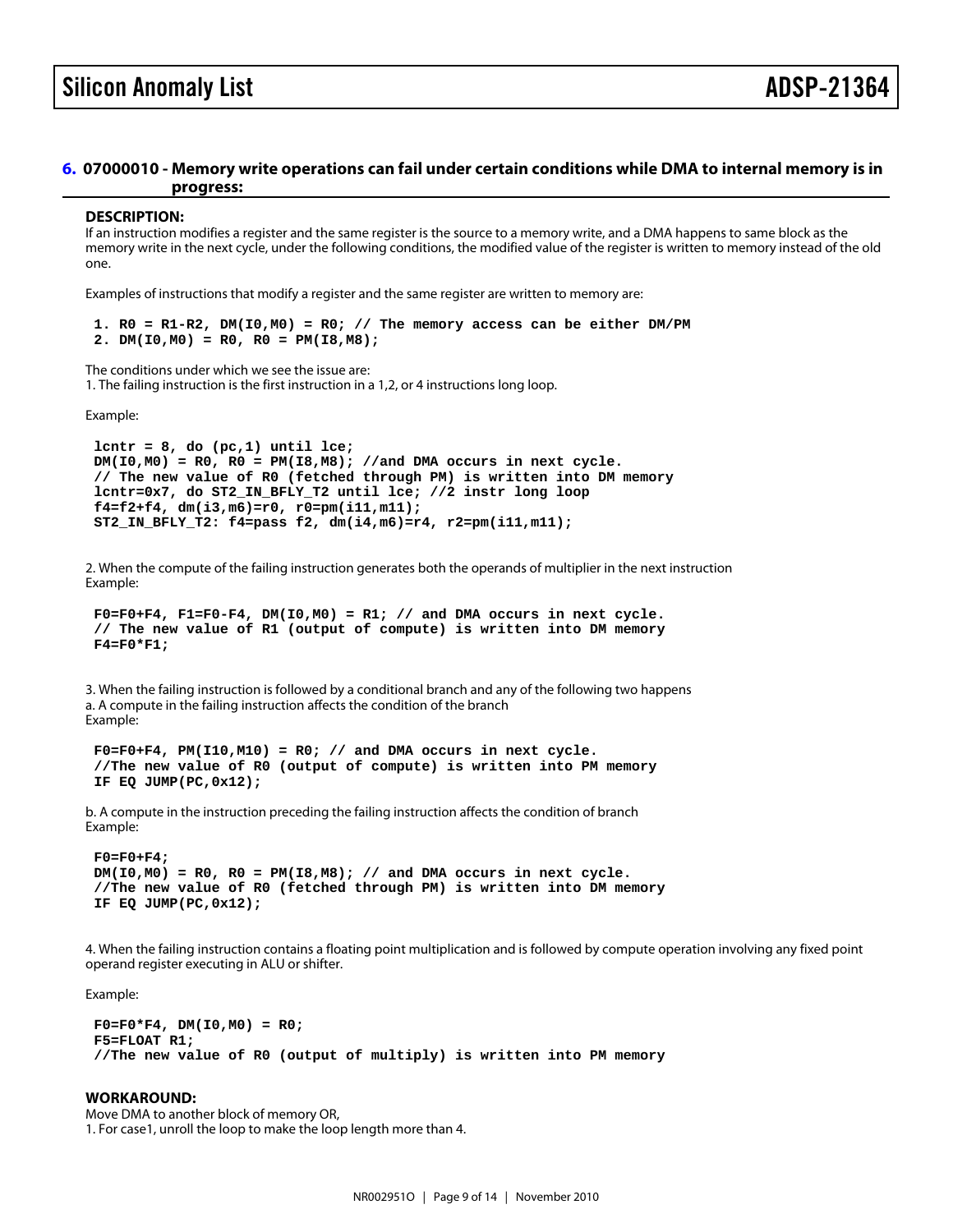2. For case 2, 3a, 3b and 4 insert an unrelated instruction between the failing instruction and the instruction following it.

Note: This workaround may be built into the development tool chain and/or into the operating system source code. For tool chains and Operating Systems supported by ADI, such as VisualDSP++ and VDK please consult the "Silicon Anomaly Tools Support" help page in the applicable documentation and release notes for details.

APPLIES TO REVISION(S):

0.1, 0.3, 0.5

### <span id="page-9-0"></span>[7.](#page-1-6) 07000011 - SPI can generate spurious clock for an additional word when used in receive DMA mode at maximum SPICLK frequency:

### DESCRIPTION:

SPI can generate spurious clock for an additional word when the following three conditions are met:-

- 1. The SPI is configured for 32-bit, receive master DMA mode and performs back to back DMA transfers.
- 2. The SPI DMA is disabled and re-enabled between back to back DMA transfers without disabling the SPI itself.
- 3. The SPI is operated at the maximum SPICLK frequency (SPIBAUD = 2).

When the above three conditions are met, SPI can generate clock for an additional word even after the FIFO and the receive buffer is full. This clock for another word can cause the receive buffer overflow error which will result in loss of the additional received data word.

### WORKAROUND:

1. Do not disable the SPI DMA between back to back DMA transfers.

- 2. If the application demands disabling SPI DMA between back to back DMA transfers then the sequence given below must be followed: • Disable the SPI DMA
	- Disable the SPI
	- Clear the FIFO and the receive buffer
	- Configure the DMA descriptors and Enable the SPI
	- Enable the SPI DMA

### APPLIES TO REVISION(S):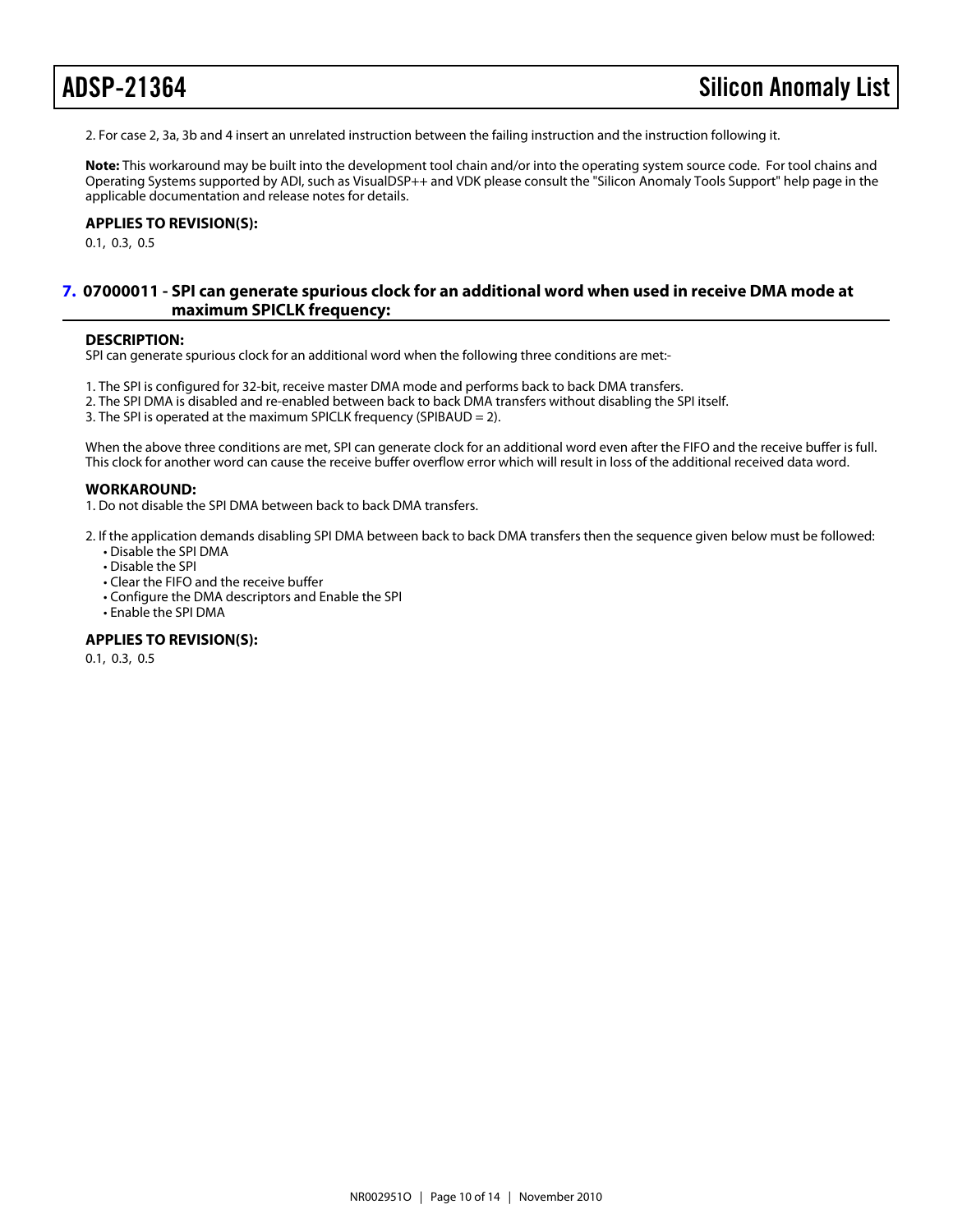### <span id="page-10-0"></span>[8.](#page-1-7) 07000019 - Input Shift Register Anomaly in ASRCs (Asynchronous Sample Rate Converters) impacts Daisy-Chained TDM mode:

### DESCRIPTION:

In the TDM Daisy chaining mode the ASRCs can be connected as follows to achieve TDM mode:

Each ASRC has two 64-bit shift registers (one for the input side, and the other for the output side). When the ASRCs are daisy-chained, these 64-bit registers can be thought of as a single long shift register, which holds an entire frame of data.

In the TDM chaining mode,

- 1. 64-bit shift register of each ASRC is divided into two 32-bit channels.
- 2. TDM output of the one ASRC input is connected to the data input of the next ASRC in the chain.
- 3. Data output of one ASRC is passed to the TDM input of the next ASRC in the chain.

The following diagram shows the channel allocation in the input and output side of the TDM Daisy chain.

When the ASRCs are used in TDM Daisy chaining mode, the MSB of the input data is lost at the output of each ASRC in the chain. This anomaly is applicable for the TDM mode in both the bypass and non-bypass modes. The following example provides the expected failure pattern for the bypass mode, since in bypass mode the incoming data is not modified by the ASRC.

 For a TDM daisy chain with 8 channels in BYPASS mode, the output of the final ASRC in the chain will result in three-bit left shift for the channels 1 and 2, two bit left shift for the channels 3 and 4 and one bit left shift for the channels 5 and 6. The channels 7 and 8 will not have any data shift. At the output end, three MSBs will be lost for the channels 1 and 2, two MSBs will be lost for the channels 3 and 4 and one MSB will be lost for the channels 5 and 6.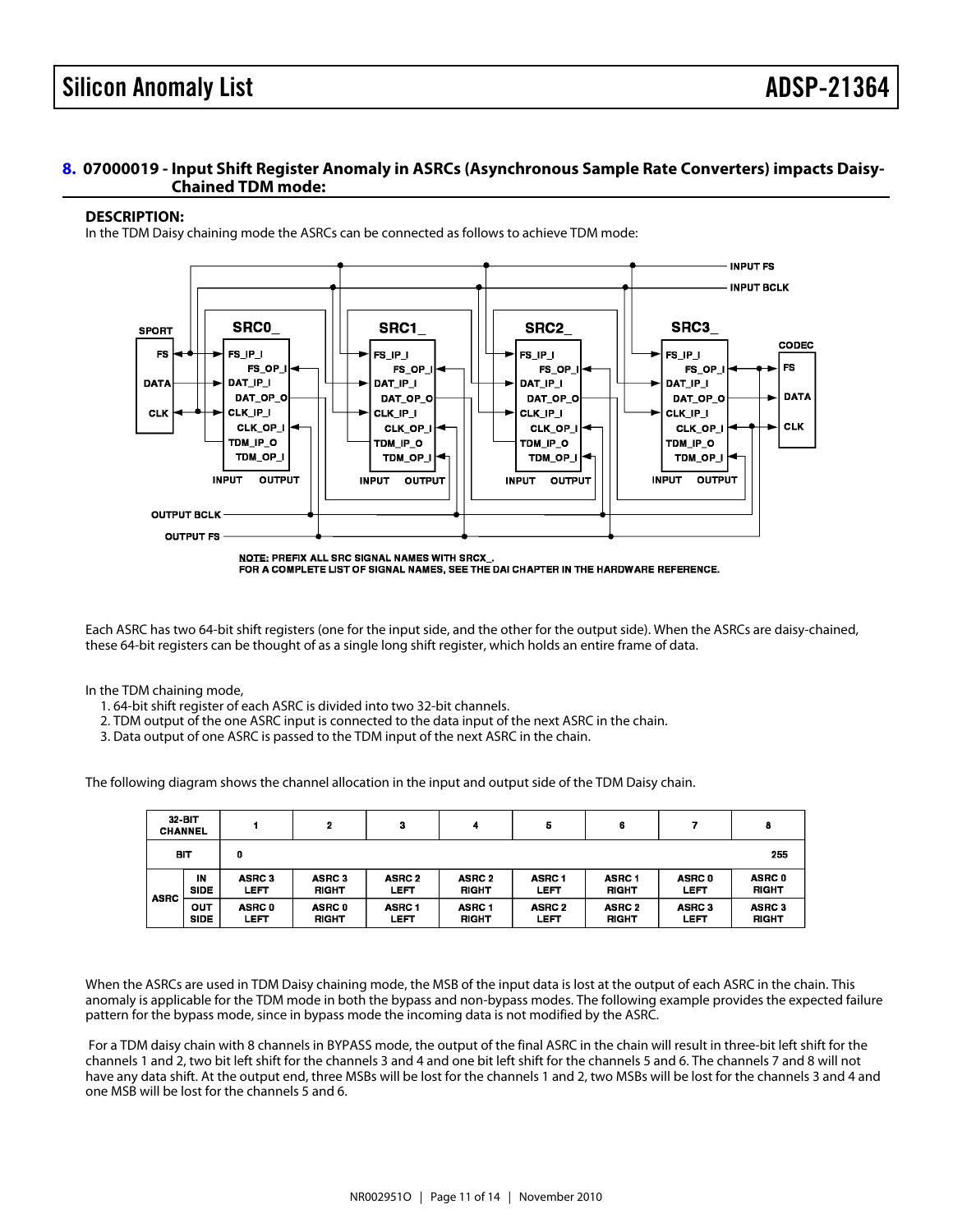For the set of the following 8-channel input data,

| 0xF1111100 | 0xF1111100         | // Channels 1 and 2 |
|------------|--------------------|---------------------|
| 0xF1111100 | 0xF1111100         | // Channels 3 and 4 |
| 0xF1111100 | 0xF1111100         | // Channels 5 and 6 |
| 0xF1111100 | $0 \times 1111100$ | // Channels 7 and 8 |

The output data will be as follows,

| 0x888888FF    | 0x888888FF    | //3-bit left shift and 3 MSBs are lost |  |  |  |  |
|---------------|---------------|----------------------------------------|--|--|--|--|
| 0xC44444FF    | 0xC44444FF    | //2-bit left shift and 2 MSBs are lost |  |  |  |  |
| $0xE2222F$ FF | $0xE2222F$ FF | //1-bit left shift and one MSB is lost |  |  |  |  |
| 0xF11111FF    | 0xF11111FF    |                                        |  |  |  |  |

In the above output data the 8-LSBs of each word has the ratio information.

For a TDM daisy chain in NON-BYPASS mode, the output of the TDM Daisy chain will be corrupted completely because of the MSB bit loss in each ASRC in the chain.

### **WORKAROUND:**

The workaround for this anomaly must be carried out in the software, only on the input data to the ASRCs in TDM daisy chaining mode. It can not be implemented on the output data from the ASRCs. The workaround implementation in the software adds some core MIPS to the application. For the devices like ADC/CODECs the workaround may not be implemented directly. For such systems, two serial ports of the processor should be dedicated for this purpose. One serial port should be used for receiving the data from the ADC/CODEC and the other one should be used for transmitting the modified input data to the ASRC.

When the ASRCs are used in TDM daisy chaining mode, only the 24-MSBs of the input 32-bit data is used and the 8-LSBs are not used by the ASRC. The anomaly can be workaround by shifting the 24-MSBs of the data to the 8-LSBs as follows:

1. Right shift the input data for channels 1 and 2 by three bits. Now the 24-MSBs which has the data are placed in the bits from 28 - 5.

2. Right shift the input data for channels 3 and 4 by two bits. Now the 24-MSBs which has the data are placed in the bits from 29 - 6. 3. Right shift the input data for channels 5 and 6 by one bit. Now the 24-MSBs which has the data are placed in the bits from 30 - 7.

4. The input data for channels 7 and 8 need not be modified.

When the modified input data is provided to the TDM daisy chain, one MSB of the modified data will be lost at each ASRC in the chain due to the anomaly. Since the 24-MSBs which has the data is shifted to the LSBs of the input, the actual MSB is not lost at each ASRC in the chain. Because of the anomaly the data will be shifted left by the ASRC and received correctly at the output end.

This workaround is applicable for both the BYPASS and NON-BYPASS mode of the ASRC. In both the cases the 24-bit audio data will be preserved and there will be no loss of resolution. The workaround also has no impact on the matched phase mode of the ASRC TDM daisy chaining, since the phase information lies only in the 8-LSBs of output SRC shift registers which are not affected by this anomaly.

For the set of the following 8-channel actual input data,

```
 0xF1111100 0xF1111100 // Channels 1 and 2
0xF1111100 0xF1111100 // Channels 3 and 4
0xF1111100 0xF1111100 // Channels 5 and 6
0xF1111100 0xF1111100 // Channels 7 and 8
```
The data modified according to the workaround will be as follows:

 **0xFE222220 0xFE222220 // Channels 1 and 2 with three bit right shift 0xFC444440 0xFC444440 // Channels 3 and 4 with two bit right shift 0xF8888880 0xF8888880 // Channels 5 and 6 with one bit right shift 0xF1111100 0xF1111100 // Channels 7 and 8**

The data at the output end will be as follows for the BYPASS mode:

 **0xF11111FF 0xF11111FF // Channels 1 and 2 0xF11111FF 0xF11111FF // Channels 3 and 4 0xF11111FF 0xF11111FF // Channels 5 and 6 0xF11111FF 0xF11111FF // Channels 7 and 8**

### **APPLIES TO REVISION(S):**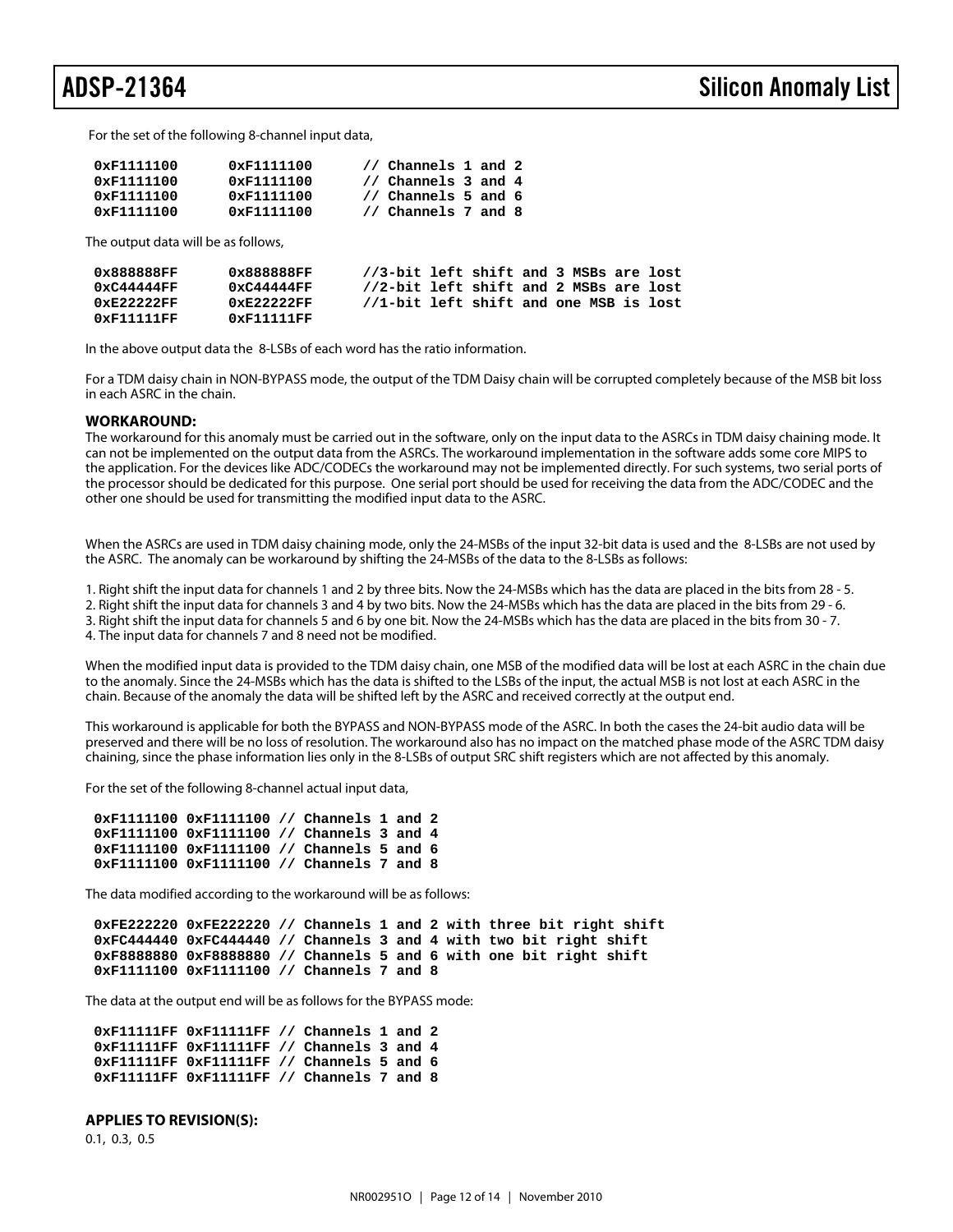## Silicon Anomaly List **ADSP-213**

### <span id="page-12-1"></span>[9.](#page-1-8) 07000021 - Incorrect Popping of stacks possible when exiting IRQx/Timer Interrupts with DB modifiers:

### DESCRIPTION:

If a delayed branch modifier (DB) is used to return from the interrupt service routines of any of IRQx (hardware) or timer interrupts, the automatic popping of ASTATx/ASTATy/MODE1 registers from the status stack may go wrong.

The specific instructions affected by this anomaly are "RTI (DB);" and "JUMP (CI) (DB);"

This anomaly affects only IRQx and Timer Interrupts as these are the only interrupts that cause the sequencer to push an entry onto the status stack.

### WORKAROUND:

Do not use (DB) modifiers in instructions exiting IRQx or Timer ISRs. Instructions in the delay slots should be moved to a location prior to the branch.

Note: This workaround may be built into the development tool chain and/or into the operating system source code. For tool chains and Operating Systems supported by ADI, such as VisualDSP++ and VDK please consult the "Silicon Anomaly Tools Support" help page in the applicable documentation and release notes for details.

APPLIES TO REVISION(S): 0.1, 0.3, 0.5

### <span id="page-12-0"></span>[10.](#page-1-9) 07000022 - Conditional FLAG instructions involving DAG index registers must not be followed immediately by an instruction that uses the same index register:

### DESCRIPTION:

In the following instruction sequence shown below:

 INSTR1: Compute; INSTR2: If COND DM (Ia,Mb); //COND maybe based on the INSTR1, or any other condition INSTR3: DM (Ia,Mc);

The value of the DAG index register in INSTR3 will either be Ia or (Ia+Mb) depending on whether INSTR2 was aborted or executed.

If COND is based on an external FLAG condition (for example, say FLAG2\_IN) which is set asynchronously by an external source or event, the necessary internal stalls which would result in the DAG index register getting the correct value do not take effect, and consequently the value of the DAG index register may not contain the correct and expected value.

### WORKAROUND:

Separate the second and third instructions in the above sequence by at least two NOP's.

Note: This workaround may be built into the development tool chain and/or into the operating system source code. For tool chains and Operating Systems supported by ADI, such as VisualDSP++ and VDK please consult the "Silicon Anomaly Tools Support" help page in the applicable documentation and release notes for details.

APPLIES TO REVISION(S): 0.1, 0.3, 0.5